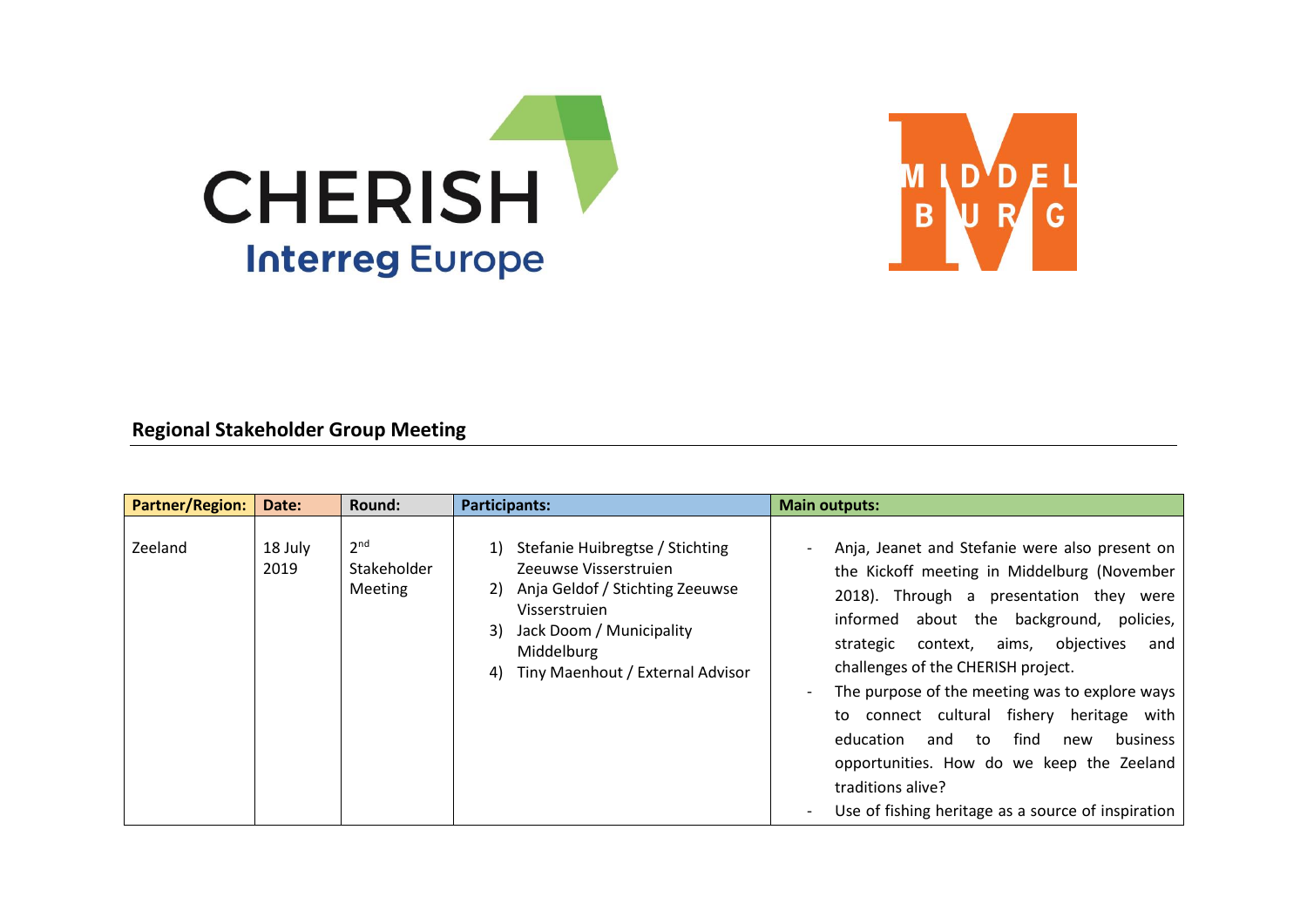



| They want to integrate the Cultural Heritage in    |
|----------------------------------------------------|
|                                                    |
|                                                    |
| The Zeeland feeling and fishery traditions         |
| threatens to be lost because the youth is not      |
| involved. The identity, origin and distinctiveness |
| character of the fishery heritage disappears.      |
| There are no educational programs to spread        |
|                                                    |
|                                                    |
|                                                    |
|                                                    |
|                                                    |
|                                                    |
| To what extend do you package old skills in a      |
| new jacket to make it interesting for young        |
|                                                    |
| How do you establish a relationship with           |
| economic potentials? How do you make a             |
|                                                    |
| Develop interesting educational programs           |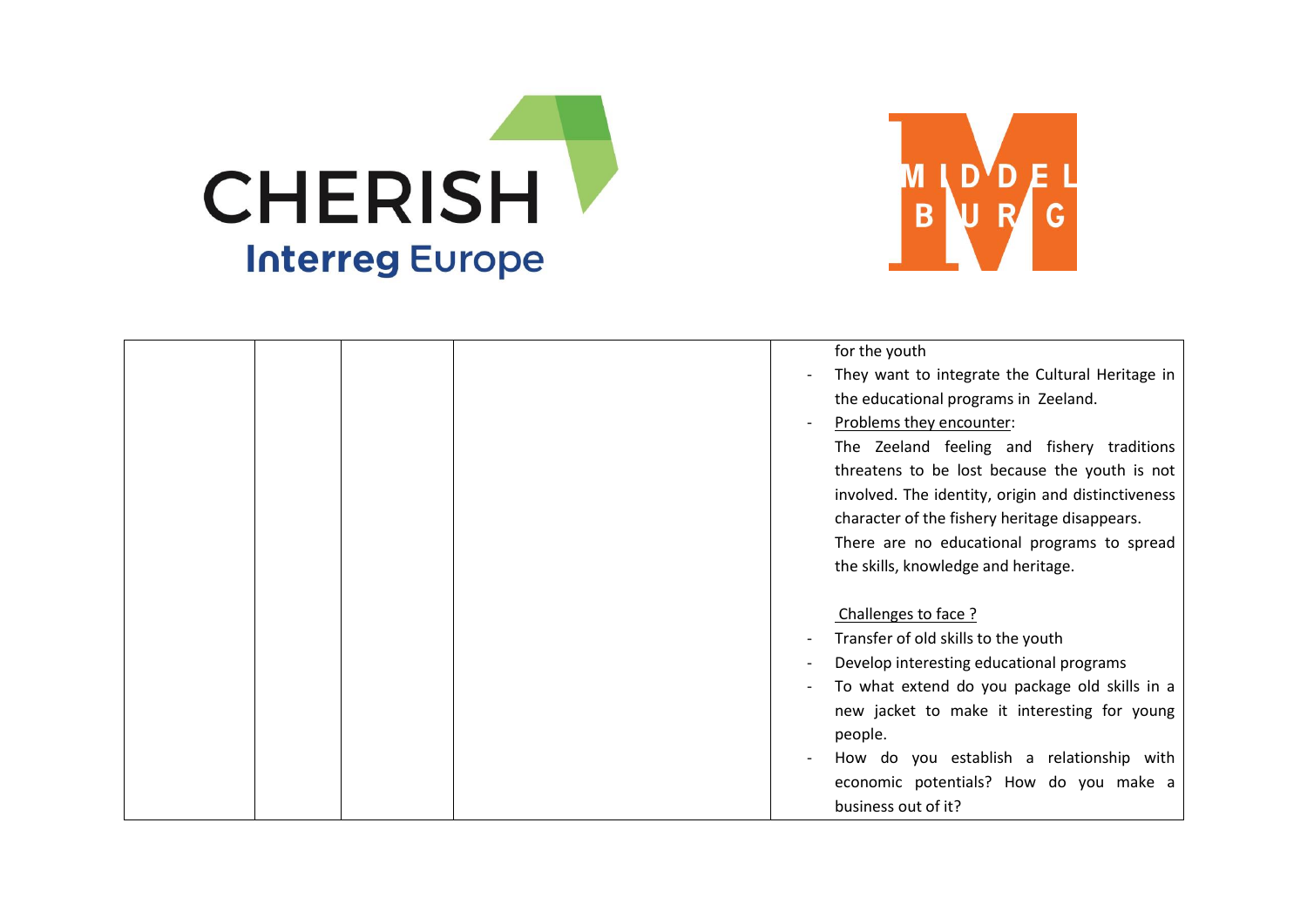



|  |  | We have to explore activities which aim to                                   |
|--|--|------------------------------------------------------------------------------|
|  |  | bridge the gap between on the one hand,                                      |
|  |  | education<br>cultural<br>fishery<br>and<br>skills                            |
|  |  | development and on the other hand the labour                                 |
|  |  | market, and to encourage in particular                                       |
|  |  | connections with the creative industries and "                               |
|  |  | third places "such as : creative hubs, maker                                 |
|  |  | spaces, cultural centers or other.                                           |
|  |  | There are no measures and references in the                                  |
|  |  | priorities of the present Operational Programme                              |
|  |  | OP-Zuid to facilitate the protection and                                     |
|  |  | preservation of the cultural heritage and to                                 |
|  |  | integrate the heritage in the school programs.                               |
|  |  | Solutions and suggestions to protect and                                     |
|  |  | promote cultural heritage:                                                   |
|  |  | 1) Develop professional educational programs                                 |
|  |  | and activities and material for both children                                |
|  |  | and youth (VMBO) to promote and keep the                                     |
|  |  |                                                                              |
|  |  |                                                                              |
|  |  | fishing heritage culture alive.<br>Education in artisanal industry TEHATEX ( |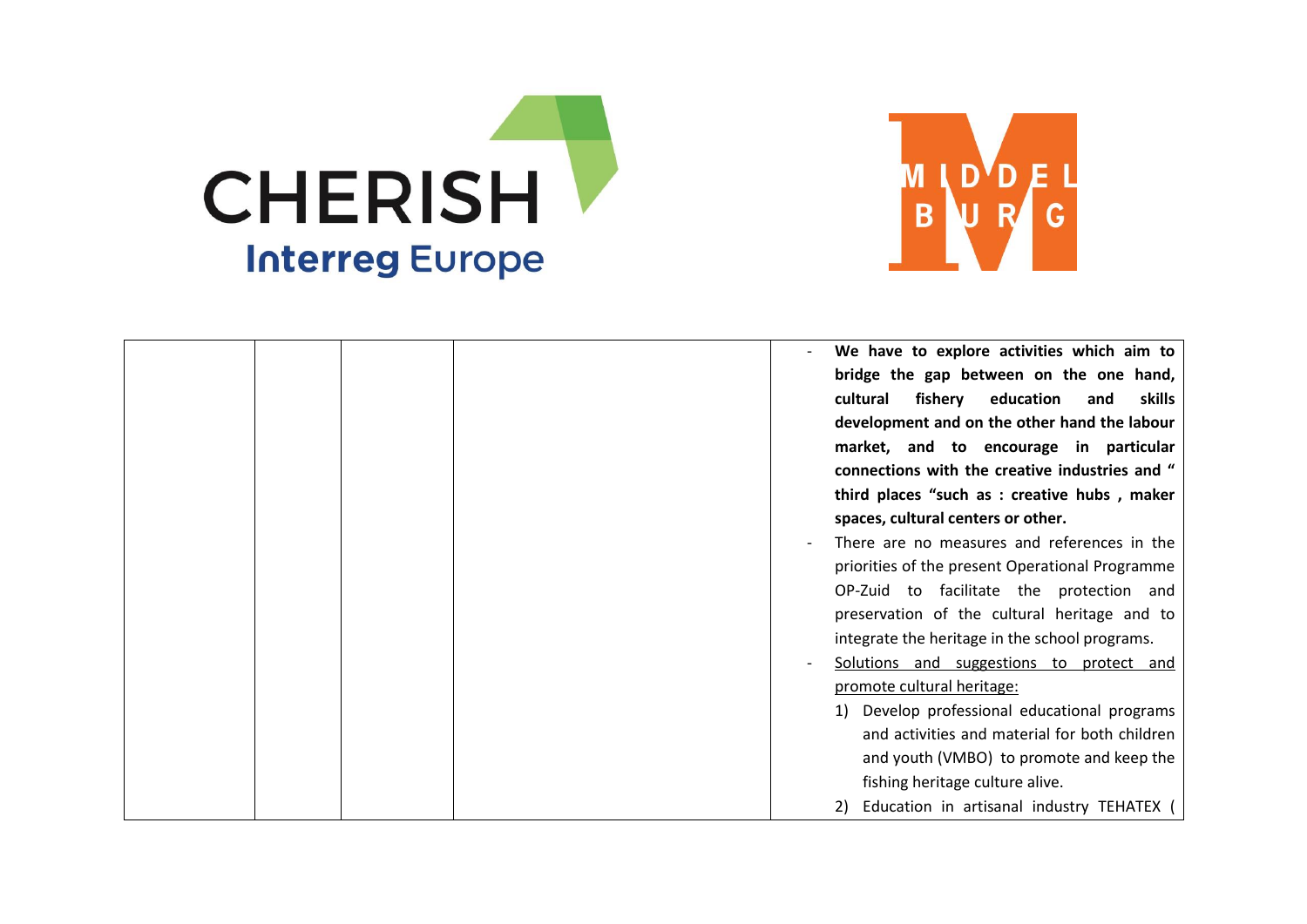



|  |  | techniek, handvaardigheid en textiel)<br>3) 2-track policy:<br>Develop educational materials and develop<br>a learning- by -doing concept<br>What do they need?<br>More organizational and financial support.<br>Within the future OP-Zuid Programma more<br>priority for the core values of Zeeland and the<br>integration of cultural heritage in future<br>education programs.<br>Aditional benefits of the educational program<br>Extra advantages of becoming acquainted with<br>Zeeland cultural (fishery) heritage. There are<br>Several advantages to getting students<br>Acquainted with the cultural heritage of Zeeland<br>Handicraft techniques continue to exist by<br>1)<br>transferring them to young people. 2) The<br>older generation has a good day care and<br>can transfer their specific knowledge to a |
|--|--|-------------------------------------------------------------------------------------------------------------------------------------------------------------------------------------------------------------------------------------------------------------------------------------------------------------------------------------------------------------------------------------------------------------------------------------------------------------------------------------------------------------------------------------------------------------------------------------------------------------------------------------------------------------------------------------------------------------------------------------------------------------------------------------------------------------------------------|
|  |  | new generation. 3) The Zeeland fishery<br>heritage connects young and old.                                                                                                                                                                                                                                                                                                                                                                                                                                                                                                                                                                                                                                                                                                                                                    |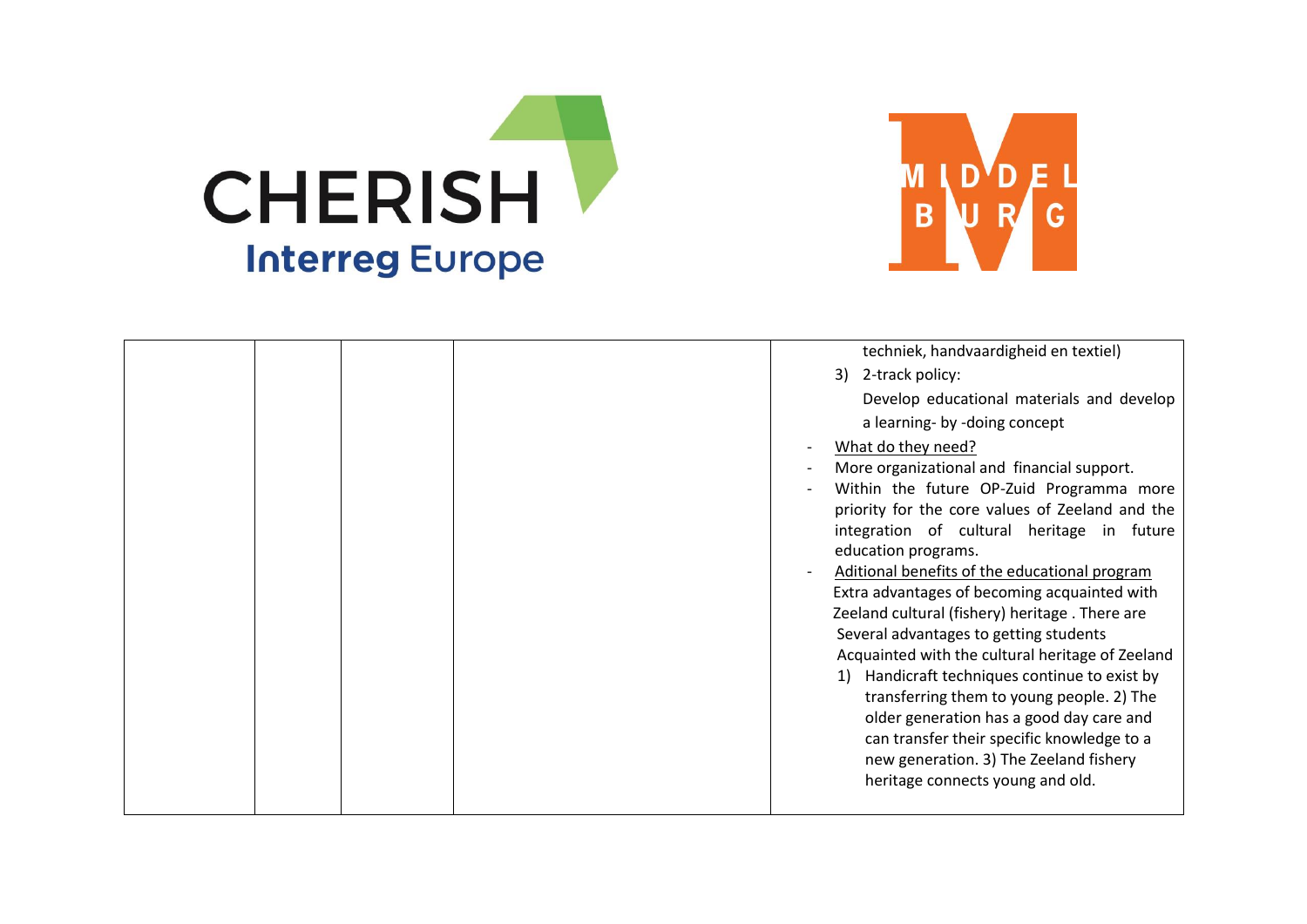



|  |  | Exchange of experience:                      |
|--|--|----------------------------------------------|
|  |  | Visit and stakeholder meeting in the Textile |
|  |  | museum and atelier in Tilburg                |
|  |  |                                              |

**Photos:**